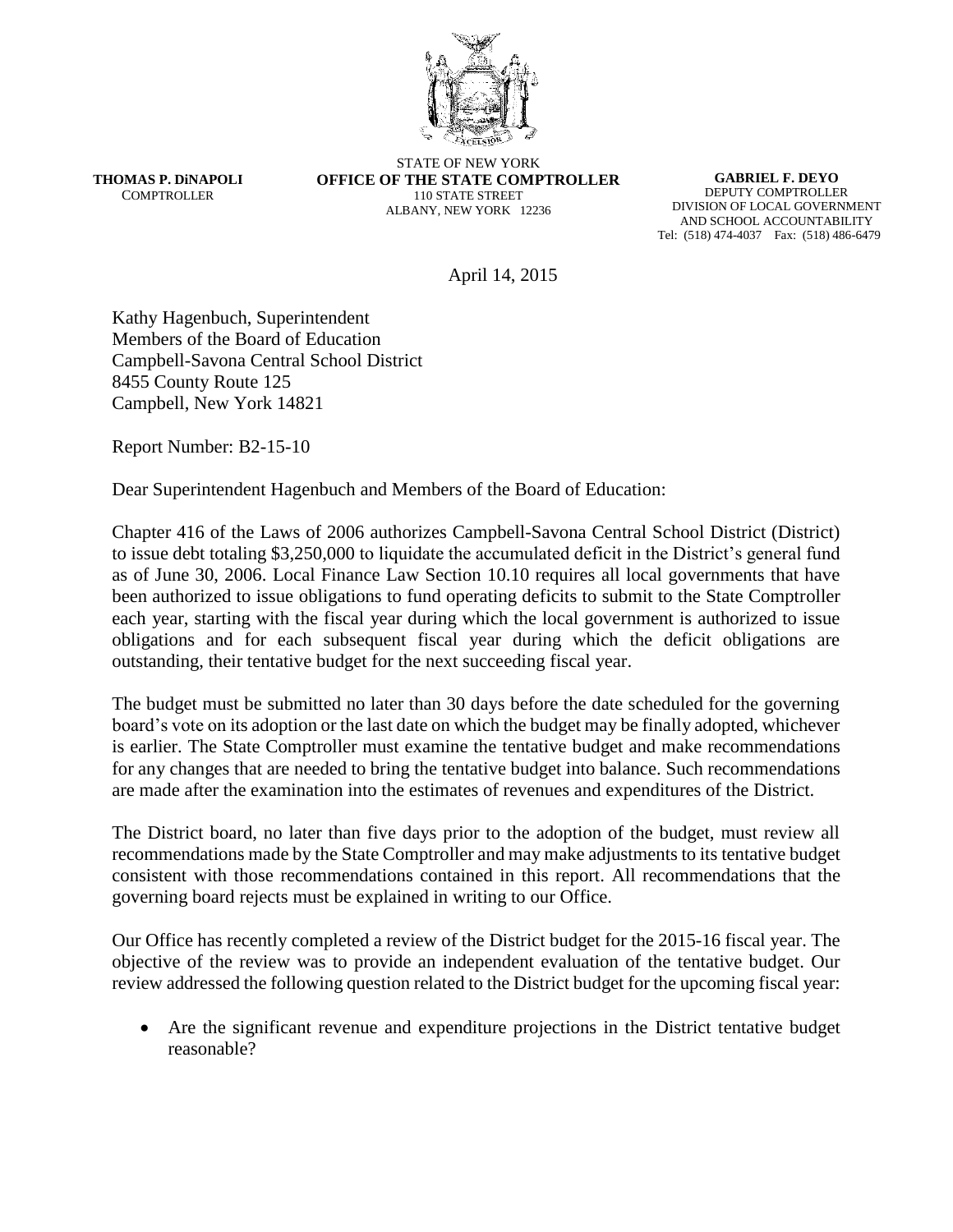Did the District take appropriate action to implement or resolve recommendations contained in the budget review report issued in April 2014?

To accomplish our objectives in this review, we requested your tentative budget, salary schedules, debt payment schedules and other pertinent information. We identified and examined significant estimated revenues and expenditures for reasonableness with emphasis on significant and/or unrealistic increases or decreases. We analyzed, verified and/or corroborated trend data and estimates, where appropriate. We identified any significant new or unusually high revenue or expenditure estimates, made appropriate inquiries and reviewed supporting documentation to determine the nature of the items and to assess whether the estimate was realistic and reasonable. We also evaluated the amount of fund balance appropriated in the tentative budget to be used as a financing source and determined if the amount of fund balance was available and sufficient for that purpose. In addition, we inquired and checked whether written recommendations from the prior year's budget review were implemented or resolved and therefore, incorporated as part of the current year's budget.

The scope of our review does not constitute an audit under generally accepted government auditing standards (GAGAS). We do not offer comments or make specific recommendations on public policy decisions, such as the type and level of services under consideration to be provided.

The tentative budget package submitted for review for the fiscal year ended 2015-16 consisted of the following:

- 2015-16 Tentative Budget
- Supplementary Information

The tentative budget submitted to our Office is summarized as follows:

| Fund    | Appropriations<br>Provisions   Revenue<br>and | Estimated    | Appropriated<br><b>Fund Balance</b> | Real<br>Property<br>Taxes |
|---------|-----------------------------------------------|--------------|-------------------------------------|---------------------------|
|         | for Other Uses                                |              |                                     |                           |
| General | \$21,382,675                                  | \$17,454,285 | \$343,962                           | \$3,584,428               |

Based on the results of our review, except for the matters described below, we found that the significant revenue and expenditure projections in the tentative budget are reasonable. Although District officials increased real property taxes within the amount allowed by law, District officials could have instead used amounts from their excessive reserves and/or appropriated additional fund balance to finance operations. Therefore, District officials could be imposing a higher tax burden on District taxpayers than is necessary to provide educational services. Furthermore, because District official's presented the tentative budget to OSC for review prior to the adoption of the State budget, District officials should make appropriate changes to their State aid estimates based on the information that has since been provided.

Our review disclosed the following findings which should be reviewed by the Board for appropriate action. Good management practices require that District officials take prompt action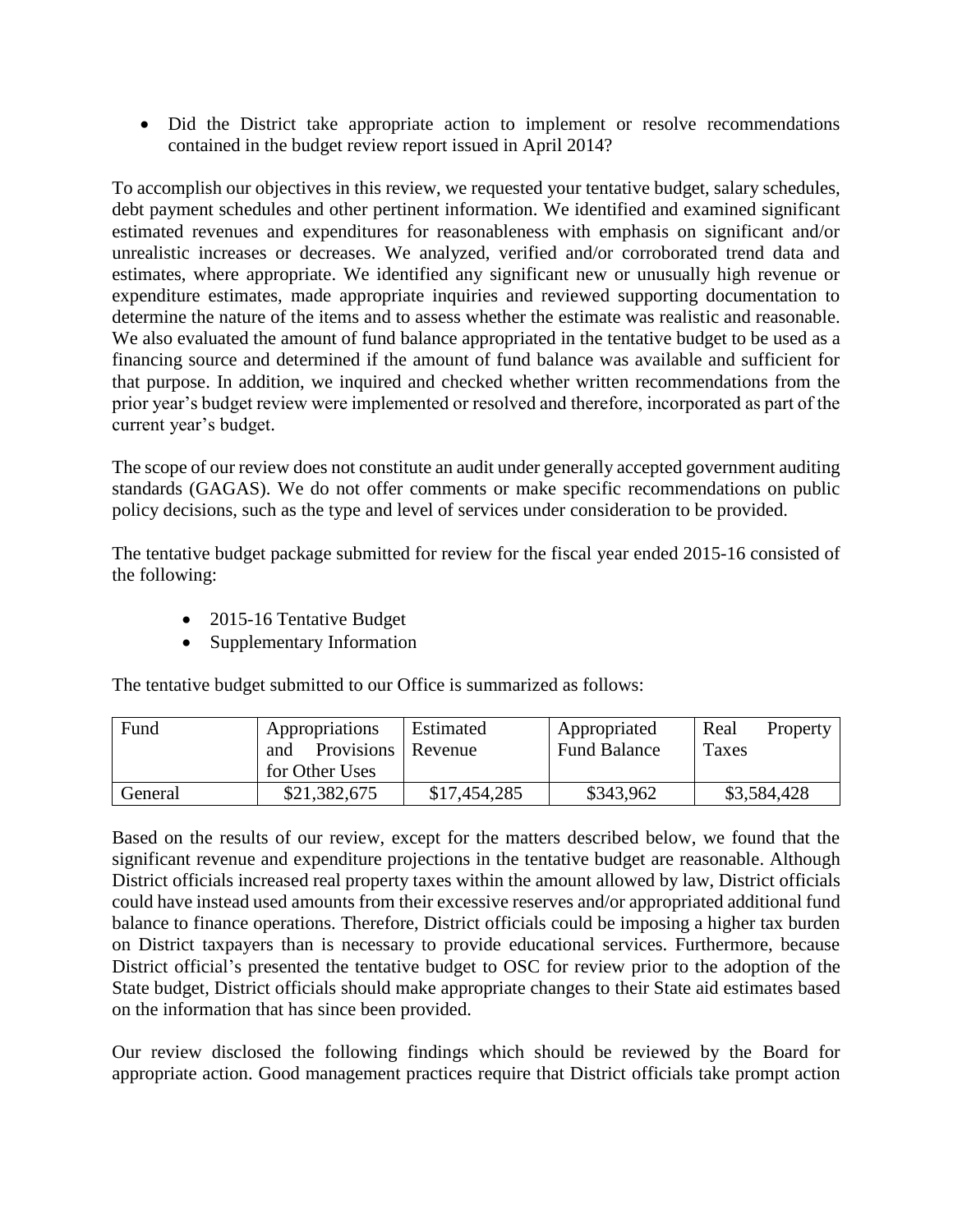concerning our recommendations. We believe that prompt action by District officials will help improve the District's financial condition.

## **Fund Balance and Reserves**

The estimation of fund balance is an integral part of the budget process. Fund balance represents resources remaining from prior fiscal years that can be used to lower property taxes for the ensuing fiscal year. A district may retain a portion of unassigned fund balance, but must do so within the limits established by Real Property Tax Law, which may not be more than 4 percent of the ensuing fiscal year's budget. Legally retained surplus funds may be used for cash flow purposes, unanticipated expenditures and/or revenue shortfalls.

We projected that the District will have an operating deficit at the end of the 2014-15 fiscal year in the amount of \$220,948. Therefore, approximately half of the \$444,797 in appropriated fund balance will be used to finance operations this year. In addition, none of the \$70,000 of reserved fund balance budgeted as a financing source will be used to cover expenditures as planned. Using our projections for the 2014-15 fiscal year and the 2015-16 proposed amount of appropriated fund balance, the District's estimated unreserved fund balance at June 30, 2015 will be approximately \$846,000, which is 3.96 percent of the ensuing year's appropriations of \$21,382,675.

The District's practice of consistently appropriating fund balance that is not needed to finance operations is, in effect, a reservation of fund balance. Furthermore, because reserves were generally not needed as a financing source over the last three years, 1 two of the District's reserves totaling \$1.14 million appear to be overfunded. Specifically, the unemployment insurance reserve had a balance of \$116,459, which is over 16.5 times the average annual expenditures.<sup>2</sup> The capital reserve established for the purpose of financing bus and transportation purchases, as well as various capital improvements, had a balance of \$1,024,119 with no expenditures during the last three years or the current year, even though the District purchased buses totaling \$1,074,802 during the four-year period. These budgeting practices have resulted in taxpayers paying more than necessary to sustain District operations.

We recommend that District officials review the tentative budget and consider decreasing real property taxes by using reserve funds to finance operations as appropriate. District officials should also review all reserves and determine if the amounts reserved are necessary and reasonable. To the extent that they are not, the Board should reduce the reserves to reasonable levels or discontinue the reserves in compliance with legal restrictions.

## **Tax Cap Compliance**

 $\overline{a}$ 

The State Legislature and the Governor enacted Chapter 97 of the Laws of 2011 that established a tax levy limit on all local governments and school districts, which is effective beginning in the 2012 fiscal year. The law precludes local governments and school districts from adopting a budget that requires a tax levy that exceeds the prior year tax levy by more than 2 percent or the rate of

<sup>&</sup>lt;sup>1</sup> District Officials included reserves as a financing source in each of the last three budgets totaling \$625,328, only \$77,584 was used in the 2013-14 fiscal year.

<sup>&</sup>lt;sup>2</sup> The District's average annual unemployment expenditures for the three-year audit period were \$6,990.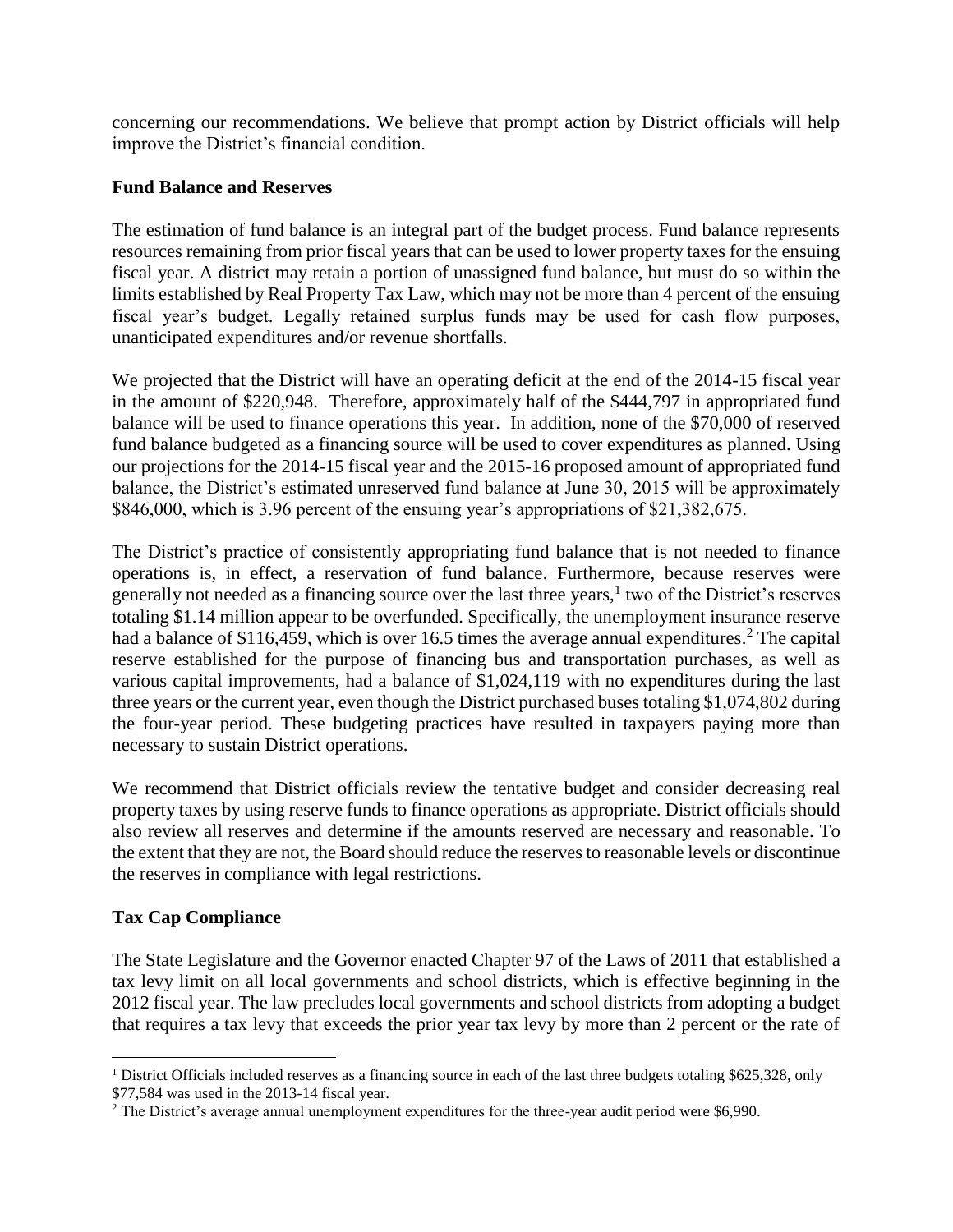inflation, whichever is less, and certain exclusions permitted by law, unless 60 percent of District voters approve a budget that requires a tax levy that exceeds the statutory limit.

The District's tentative budget complies with the tax levy limit because it includes a tax levy of \$4,811,313, which increases the 2015-16 tax levy within the limits established by law. In adopting the 2015-16 budget, the Board should be mindful of the legal requirement to maintain the tax levy increase to no more than the tax levy limit as permitted by law, unless it obtains the proper voter approval to override the tax levy limit.

## **Prior Budget Review Recommendation**

During this budget review, we assessed the extent to which District officials acted to implement the recommendations contained in our prior budget review letter, which was issued April 23, 2014. Our follow-up review was limited to interviews with District personnel and inspection of certain documents related to the issues identified in our report. Based on our limited procedures, we found that District officials have taken little or no corrective action. Our audit recommendations were provided to help District officials monitor District finances and protect taxpayer dollars.

Recommendation: We recommend that District officials increase the State aid estimates in the tentative budget to a reasonable amount, reduce appropriations to more realistic levels, and use unexpended surplus funds in excess of the 4 percent limit to benefit taxpayers. District officials should also review all reserves and determine if the amounts reserved are necessary, reasonable, and in compliance with statutory requirements. To the extent that they are not, the Board should reduce the reserves to reasonable levels or discontinue the reserves in compliance with legal restrictions.

## Status of Corrective Action: Partially Implemented

Observations/Findings: District officials did increase the State aid estimates in the adopted budget to reflect those adopted by the Legislature. This should have allowed District officials to reduce the tax levy. However, instead of reducing the tax levy, District officials increased the 2014-15 appropriations by \$291,000 from the proposed budget making the amounts of appropriations more unrealistic. District officials also did not formally review all reserves to determine if the amount reserved was necessary, reasonable and in compliance with statutory requirements.

As noted previously, the Board has the responsibility to initiate corrective action to address the recommendations in this report and may make adjustments to its *proposed/tentative/preliminary* budget. The Board must explain in writing to our office any recommendations that it has rejected. In addition, pursuant to Section 35 of the General Municipal Law, Section 2116-a (3)(c) of the Education Law and Section 170.12 of the Regulations of the Commissioner of Education, the Board must approve a corrective action plan that addresses the findings in this report, forward the plan to our office within 90 days, forward a copy of the plan to the Commissioner of Education, and make the plan available for public review in the District Clerk's office. For guidance in preparing your plan of action and filing this report, please refer to the attached documents.

We request that you provide us with a copy of the adopted budget.